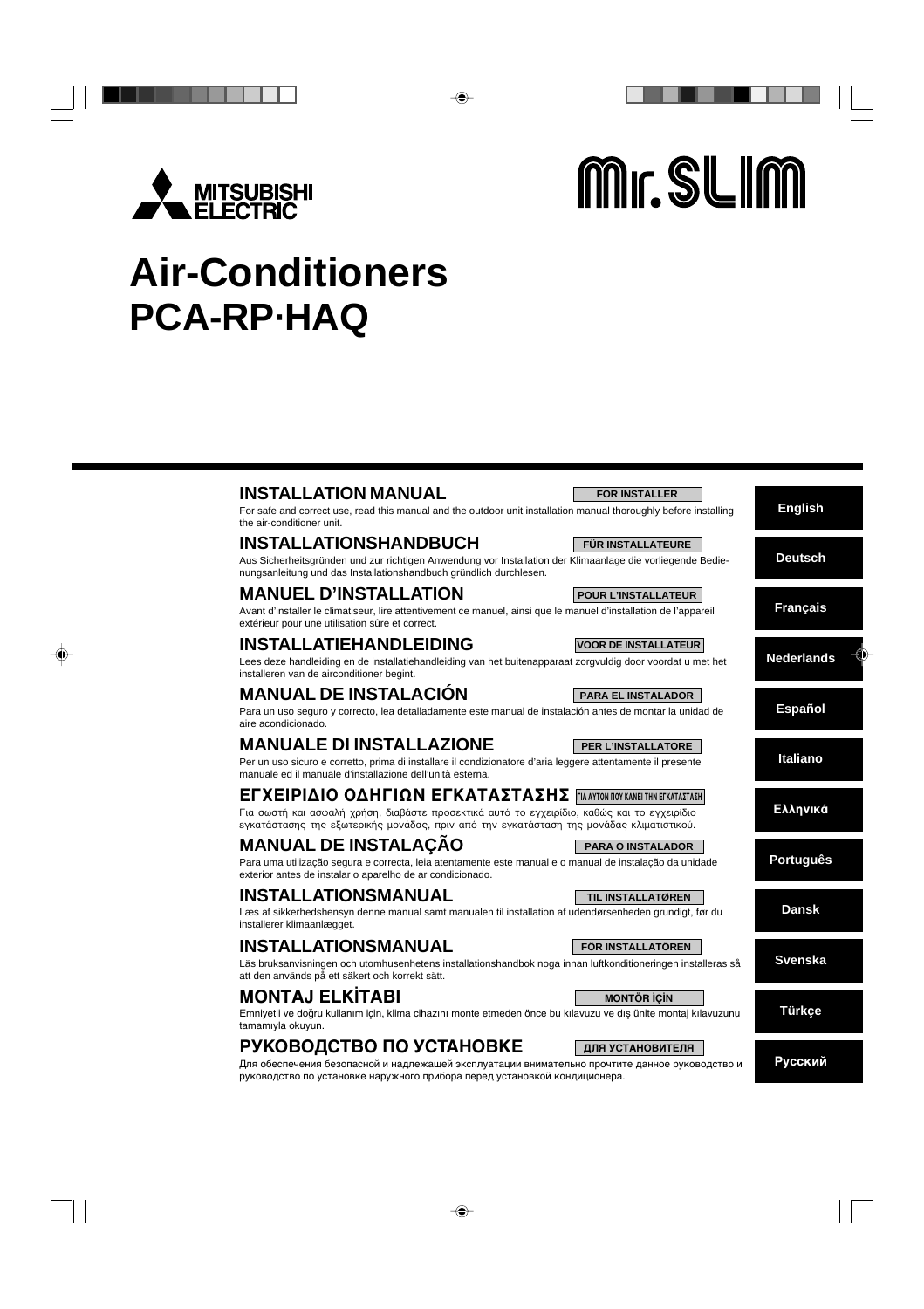## **Contents**

- 1. Safety precautions ................................................................................... 2 2. Installation location .................................................................................. 3
- 3. Installing the indoor unit ........................................................................... 3 4. Installing the refrigerant piping ................................................................. 4
- 5. Drainage piping work ............................................................................... 6 6. Electrical work .......................................................................................... 6 7. Test run .................................................................................................. 10 8. Easy maintenance function .................................................................... 12

#### **Note:**

**The phrase "Wired remote controller" in this installation manual refers only to the PAR-21MAA. If you need any information for the PAR-30MAA, please refer to either the installation manual or initial setting manual which are included in PAR-30MAA box.**

## **1. Safety precautions**

- **1.2. Before installation or relocation Caution: • Be extremely careful when transporting the units. Two or more persons are needed to handle the unit, as it weighs 20 kg or more. Do not grasp the packaging bands. Wear protective gloves as you can injure your hands on the fins or other parts. • Be sure to safely dispose of the packaging materials. Packaging materials, such as nails and other metal or wooden parts may cause stabs or other injuries. Warning: • Ask a dealer or an authorized technician to install the unit. • For installation work, follow the instructions in the Installation Manual and use tools and pipe components specifically made for use with refrigerant specified in the outdoor unit installation manual. • The unit must be installed according to the instructions in order to minimize the risk of damage from earthquakes, typhoons, or strong winds. An incorrectly installed unit may fall down and cause damage or injuries. • The unit must be securely installed on a structure that can sustain its weight. • If the air conditioner is installed in a small room, measures must be taken to prevent the refrigerant concentration in the room from exceeding the safety limit in the event of refrigerant leakage. Should the refrigerant leak and cause the concentration limit to be exceeded, hazards due to lack of oxygen in the room may result. • Ventilate the room if refrigerant leaks during operation. If refrigerant comes into contact with a flame, poisonous gases will be released. • All electric work must be performed by a qualified technician according to local regulations and the instructions given in this manual. • Use only specified cables for wiring. • The terminal block cover panel of the unit must be firmly attached. • Use only accessories authorized by Mitsubishi Electric and ask a dealer or an authorized technician to install them. • The user should never attempt to repair the unit or transfer it to another location. • After installation has been completed, check for refrigerant leaks. If refrigerant leaks into the room and comes into contact with the flame of a heater or portable cooking range, poisonous gases will be released. 1.1. Before installation (Euvironment) Caution: • Do not use the unit in an unusual environment. If the air conditioner is installed in areas exposed to steam, volatile oil (including machine oil), or sulfuric gas, areas exposed to high salt content such as the seaside, the performance can be significantly reduced and the internal parts can be damaged. • Do not install the unit where combustible gases may leak, be produced, flow, or accumulate. If combustible gas accumulates around the unit, fire or explosion may result. • Do not keep food, plants, caged pets, artwork, or precision instruments in the direct airflow of the indoor unit or too close to the unit, as these items can be damaged by temperature changes or dripping water. • When the room humidity exceeds 80% or when the drainpipe is clogged, water may drip from the indoor unit. Do not install the indoor unit where such dripping can cause damage. • When installing the unit in a hospital or communications office, be prepared for noise and electronic interference. Inverters, home appliances, high-frequency medical equipment, and radio communications equipment can cause the air conditioner to malfunction or breakdown. The air conditioner may also affect medical equipment, disturbing medical care, and communications equipment, harming the screen display quality. • Thermal insulation of the refrigerant pipe is necessary to prevent condensation. If the refrigerant pipe is not properly insulated, condensation will be formed. • Place thermal insulation on the pipes to prevent condensation. If the drainpipe is installed incorrectly, water leakage and damage to the ceiling, floor, furniture, or other possessions may result. • Do not clean the air conditioner unit with water. Electric shock may result. • Tighten all flare nuts to specification using a torque wrench. If tightened too much, the flare nut can break after an extended period. 1.3. Before electric work Caution: • Be sure to install circuit breakers. If not installed, electric shock may result. • For the power lines, use standard cables of sufficient capacity. Otherwise, a short circuit, overheating, or fire may result. • When installing the power lines, do not apply tension to the cables. • Be sure to ground the unit. If the unit is not properly grounded, electric shock may result. • Use circuit breakers (ground fault interrupter, isolating switch (+B fuse), and molded case circuit breaker) with the specified capacity. If the circuit breaker capacity is larger than the specified capacity, breakdown or fire may result. 1.4. Before starting the test run Caution: • Turn on the main power switch more than 12 hours before starting operation. Starting operation just after turning on the power switch can severely dam-• Do not operate the air conditioner without the air filter set in place. If the air filter is not installed, dust may accumulate and breakdown may result. Before installing the unit, make sure you read all the "Safety precautions".** s **Please report to your supply authority or obtain their consent before connecting this equipment to the power supply system. Warning: Describes precautions that must be observed to prevent danger of injury or death to the user. Caution: Describes precautions that must be observed to prevent damage to the unit.** After installation work has been completed, explain the "Safety Precautions," use and maintenance of the unit to the customer according to the information in the Operation Manual and perform the test run to ensure normal operation. Both the Installation Manual and Operation Manual must be given to the user for keeping. These manuals must be passed on to subsequent users.  $\left(\frac{\Gamma}{\Gamma}\right)$ : Indicates a part which must be grounded.  **Warning: Carefully read the labels affixed to the main unit.**
- **Before starting operation, check that all panels, guards and other protective • Do not touch any switch with wet hands. Electric shock may result.**
	- **Do not touch the refrigerant pipes with bare hands during operation. • After stopping operation, be sure to wait at least five minutes before turning off the main power switch. Otherwise, water leakage or breakdown may result.**

**injuries.**

**age the internal parts.**

**parts are correctly installed. Rotating, hot, or high voltage parts can cause**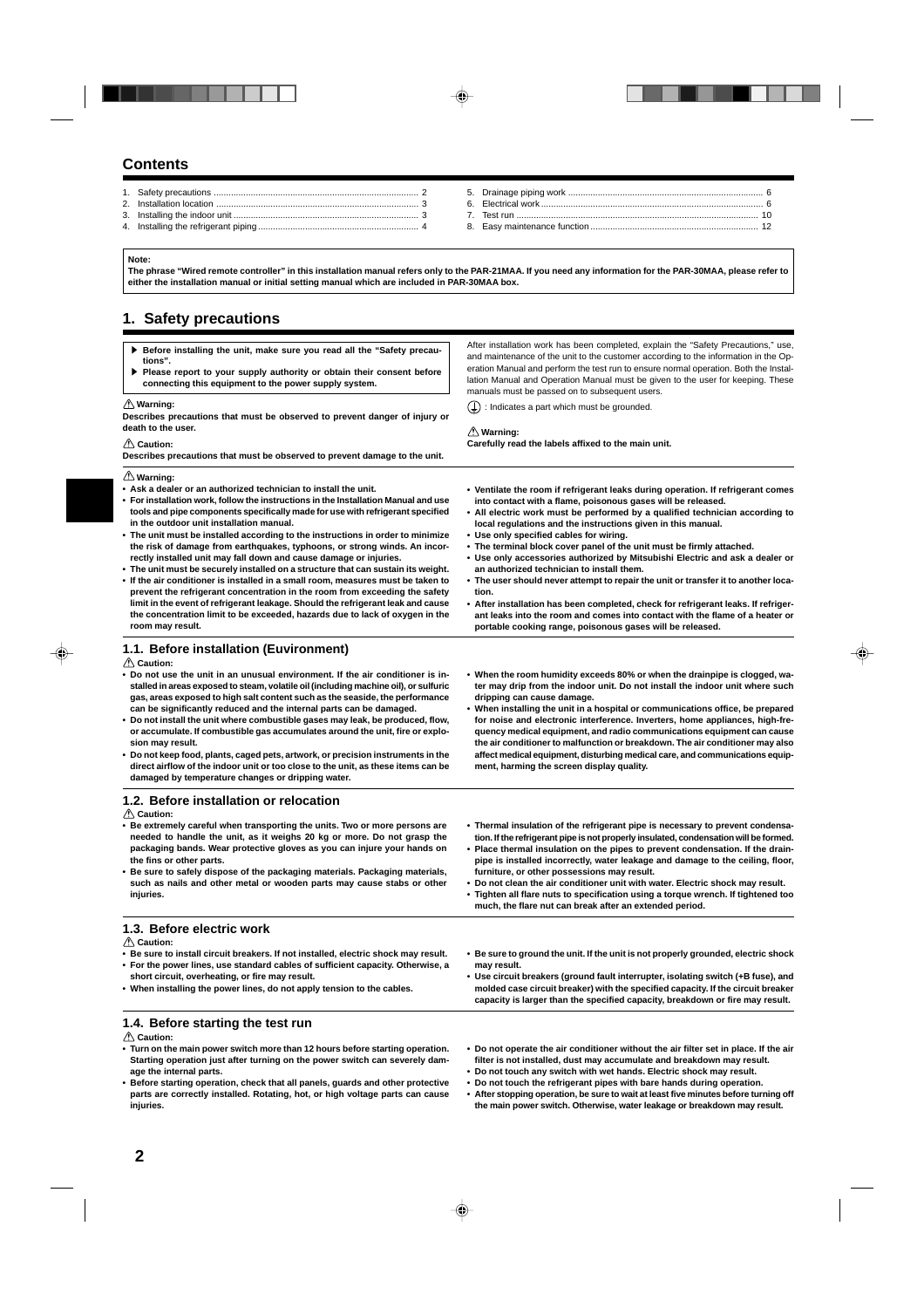## **2. Installation location**



## **3. Installing the indoor unit**



**Fig. 3-1**



B Drain tubing

- C Gas tubing
- D Liquid tubing
- E T.B.box



(mm)

A Pattern paper  $\circledR$  Suspension bolt hole C Indoor unit width



**Fig. 3-2**



- A Use inserts of 100 kg to 150 kg each. B Use suspension bolts of
- W3/8 or M10 in size

## **2.1. Outline dimensions (Indoor unit) (Fig. 2-1)**

Select a proper position allowing the following clearances for installation and maintenance.

(mm)

| Models      | W    |     |     | A        | ®,<br>÷  | C        | E        |
|-------------|------|-----|-----|----------|----------|----------|----------|
| <b>RP71</b> | 1136 | 650 | 296 | Min. 100 | Min. 100 | Min. 500 | Max. 250 |
| RP125       | 1520 | 650 | 296 | Min. 100 | Min. 100 | Min. 500 | Max. 250 |
|             |      |     |     |          |          |          |          |

## **Warning:**

**Mount the indoor unit on a ceiling strong enough to withstand the weight of the unit.**

∗ More than 300 mm recommended for easy maintenance. F Obstacle

## **3.1. Check the indoor unit accessories (Fig. 3-1)**

The indoor unit should be supplied with the following spare parts and accessories (contained in the inside of the intake grille).

|     |                    | Accessory name |          | $Q'$ ty                           |
|-----|--------------------|----------------|----------|-----------------------------------|
| M   | Washer             |                |          | $4 pcs + 4 pcs$ (with insulation) |
| ②   | Pipe cover         |                | 1 pc     | Large size (For gas tubing)       |
| ③   | Pipe cover         |                | 1 pc     | Small size (For liquid tubing)    |
| 4)  | Band               |                | 4 pcs    |                                   |
| (5) | Drain hose         |                | 1 pc     |                                   |
| 6   | Band               |                | 2 pcs    |                                   |
| (7) | Drain tubing cover |                | 1 pc     |                                   |
| ⑧   | Filter element     |                | 12 pcs   |                                   |
| ⊚   | Flare nut          | <b>RP125</b>   | (Ø19.05) |                                   |
|     | <b>RP71</b>        |                | 0        |                                   |

#### **3.2. Preparation for installation (Fig. 3-2)**

**1) Suspension bolt installing spacing**

|             |      | (mm) |
|-------------|------|------|
| Models      |      | R    |
| <b>RP71</b> | 1180 | 1136 |
| RP125       | 1564 | 1520 |

**2) Refrigerant and drain tubing location**

|             | (mm) |
|-------------|------|
| Models      |      |
| <b>RP71</b> | 542  |
| RP125       | 422  |

**3) Selection of suspension bolts and tubing positions (Fig. 3-3)** Using the pattern paper provided for installation, select proper positions for suspension bolts and tubing and prepare relative holes.

Secure the suspension bolts or use angle stock braces or square timbers for bolt installation. (Fig. 3-4)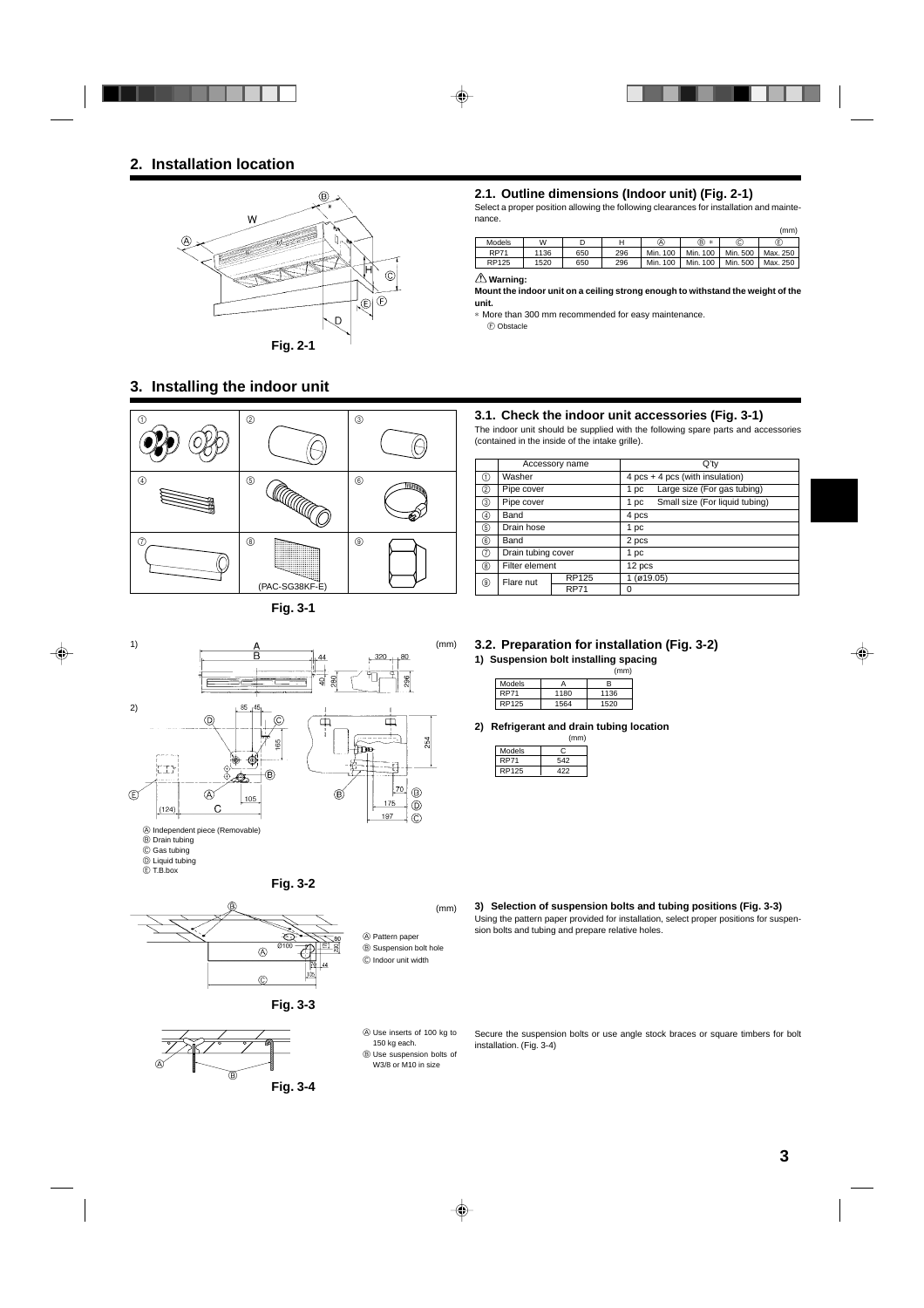## **3. Installing the indoor unit**







C Double nuts (purchased locally) D Nut (purchased locally)  $\circledR$  Washer  $\circledD$  (with insulation)

A Suspending bracket

B Unit

 $(F)$  Washer  $(1)$  (without insulation)

**Fig. 3-6**

## **4. Installing the refrigerant piping**

#### **4) Indoor unit preparation (Fig. 3-5)**

- 1. Install the suspending bolts. (Procure the W3/8 or M10 bolts locally.)
- Predetermine the length from the ceiling  $(1)$  within 70-90 mm).
- 2. Remove the intake grille.

Slide the intake grille holding knobs (at two locations) backward to open the intake grille.

3. Remove the side panel.

Remove the side panel holding screws (one in each side, right and left) then slide the side panel forward for removal.

#### **3.3. Installing the indoor unit (Fig. 3-6)**

Use a proper suspending method depending on the presence or absence of ceiling materials as side.

#### In the absence of ceiling materials **1) Directly suspending the unit**

- Installing procedures
- 1. Install the washer  $(i)$  (with insulation) and the nut (to be locally procured).
- 2. Install the washer  $\overline{1}$  (without insulation) and the nut (to be locally procured).
- 3. Set (hook) the unit through the suspending bolts.
- 4. Tighten the nuts.
- Check the unit installing condition.
- Check that the unit is horizontal between the right and left sides.
- Check that the unit slopes continuously downward from the front to the rear.
- Check that the unit is not contacting the ceiling.

#### **4.1. Precautions**

- **4.1.1. For devices that use R407C refrigerant**
- **Do not use the existing refrigerant piping.**
- **Do not use crushed, misshapen, or discolored tubing. The inside of the tubing should be clean and free from harmful sulfuric compounds, oxidants, dirt, debris, oils and moisture.**
- **Store the piping to be used during installation indoors and keep both ends of the piping sealed until just before brazing.**
- **Use ester oil, ether oil or alkylbenzene (small amount) as the refrigerator oil to coat flares and flange connections.**
- **Use liquid refrigerant to fill the system.**
- **Do not use a refrigerant other than R407C.**
- **Use a vacuum pump with a reverse flow check valve.**
- **Do not use the tools that are used with conventional refrigerants.**
- **Do not use a charging cylinder.**
- **Be especially careful when managing the tools.**
- **Do not use commercially available dryers.**

**4.1.2. For devices that use R410A refrigerant**

- **Use ester oil, ether oil, alkylbenzene oil (small amount) as the refrigeration oil applied to the flared sections.**
- **Use C1220 copper phosphorus, for copper and copper alloy seamless pipes, to connect the refrigerant pipes. Use refrigerant pipes with the thicknesses specified in the table to the below. Make sure the insides of the pipes are clean and do not contain any harmful contaminants such as sulfuric compounds, oxidants, debris, or dust.**

#### **Warning:**

**When installing or moving the air conditioner, use only the specified refrigerant (R410A) to charge the refrigerant lines. Do not mix it with any other refrigerant and do not allow air to remain in the lines. Air enclosed in the lines can cause pressure peaks resulting in a rupture and other hazards.**

|                                    |                                                    | RP35, 50 | RP60-140                            |
|------------------------------------|----------------------------------------------------|----------|-------------------------------------|
|                                    | Liquid pipe<br>$\varnothing$ 6.35 thickness 0.8 mm |          | $\varnothing$ 9.52 thickness 0.8 mm |
| Gas pipe<br>ø12.7 thickness 0.8 mm |                                                    |          | ø15.88 thickness 1.0 mm             |

**• Do not use pipes thinner than those specified above.**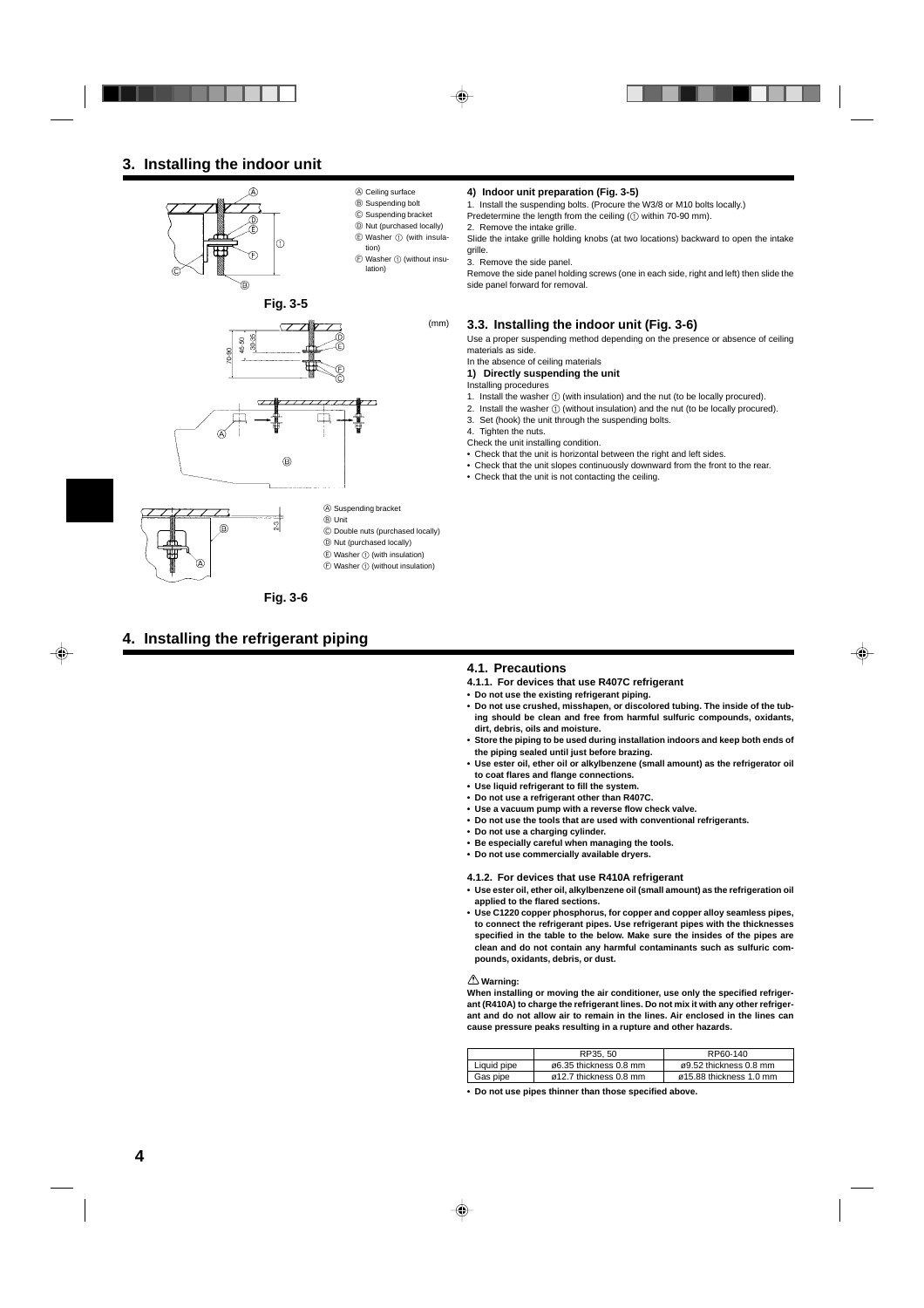## **4. Installing the refrigerant piping**



Apply refrigerating machine oil over the entire flare seat surface.



Be sure to only use the flare nuts that came with the unit.



#### A Flare cutting dimensions

| Copper pipe O.D. | Flare dimensions   |
|------------------|--------------------|
| (mm)             | øA dimensions (mm) |
| ø6.35            | $8.6 - 9.0$        |
| ø9.52            | $12.6 - 13.0$      |
| ø12.7            | $15.8 - 16.2$      |
| ø15.88           | $19.0 - 19.4$      |
| ø19.05           | $22.9 - 23.3$      |

#### B Flare nut tightening torque

| Copper pipe O.D. | Tightening torque | Tightening angle            |
|------------------|-------------------|-----------------------------|
| (mm)             | $(N \cdot m)$     | (Guideline)                 |
| ø6.35            | 14 - 18           | $60^{\circ}$ - $90^{\circ}$ |
| ø9.52            | $35 - 42$         | $60^{\circ} - 90^{\circ}$   |
| 0.12.7           | $50 - 58$         | $30^{\circ} - 60^{\circ}$   |
| ø15.88           | $75 - 80$         | $30^{\circ} - 60^{\circ}$   |
| ø19.05           | 100 - 140         | $20^{\circ}$ - $35^{\circ}$ |



| H |  |
|---|--|
|---|--|

| Copper pipe O.D. | $A$ (mm)                  |                      |  |
|------------------|---------------------------|----------------------|--|
| (mm)             | Flare tool for R-22-R407C | Flare tool for R410A |  |
|                  | Clutch type               |                      |  |
| ø6.35 (1/4")     | $0 - 0.5$                 | $1.0 - 1.5$          |  |
| ø9.52 (3/8")     | $0 - 0.5$                 | $1.0 - 1.5$          |  |
| ø12.7 (1/2")     | $0 - 0.5$                 | $1.0 - 1.5$          |  |
| ø15.88 (5/8")    | $0 - 0.5$                 | $1.0 - 1.5$          |  |
| ø19.05 (3/4")    | $0 - 0.5$                 | $1.0 - 1.5$          |  |
|                  |                           |                      |  |





(A) Gas tubing (with insulation) (E) Pipe cover (3) **B** Liquid tubing (with insulation)  $\qquad \qquad \oplus$  Press the pipe cover against the sheet metal.

 $\overline{O}$  Pipe cover  $\overline{Q}$ 

C Band 6 G Refrigerant tubing heat insulating material

**Fig. 4-3**

#### **4.2. Indoor unit (Fig. 4-1)**

- When commercially available copper pipes are used, wrap liquid and gas pipes with commercially available insulation materials (heat-resistant to 100 °C or more, thickness of 12 mm or more).
- The indoor parts of the drain pipe should be wrapped with polyethylene foam insulation materials (specific gravity of 0.03, thickness of 9 mm or more).
- Apply thin layer of refrigerant oil to pipe and joint seating surface before tightening flare nut.
- Use two wrenches to tighten piping connections.
- Use leak detector or soapy water to check for gas leaks after connections are completed.
- Use refrigerant piping insulation provided to insulate indoor unit connections. Insulate carefully following shown below.
- Use correct flare nuts meeting the pipe size of the outdoor unit.

#### **Available pipe size**

|             | RP35, 50        | <b>RP60</b> | <b>RP71</b>                    | RP100, 125, 140         |
|-------------|-----------------|-------------|--------------------------------|-------------------------|
|             | ø6.35<br>◯      | ø6.35       |                                |                         |
| Liquid side | ø9.52           | O<br>ø9.52  | ø9.52<br>€                     | ø9.52                   |
|             | ø12.7           |             |                                |                         |
| Gas side    | ø15.88          | ø15.88<br>Ω | ø15.88<br>∩                    | $\varphi$ 15.88 $\circ$ |
|             |                 |             |                                | ø19.05                  |
|             |                 |             |                                |                         |
|             | P <sub>25</sub> |             | P35, 50, 60, 71 P100, 125, 140 |                         |
| Liquid side | ø6.35           |             |                                |                         |
|             |                 | ø9.52<br>€  | ø9.52<br>⊂                     |                         |
|             | ø12.7           |             |                                |                         |
| Gas side    |                 | ø15.88<br>С |                                |                         |
|             |                 |             | ø19.05                         |                         |

: Factory flare nut attachment to the heat-exchanger.

Installing procedures

- 1. Slide the supplied pipe cover  $@$  over the gas tubing until it is pressed against the sheet metal inside the unit.
- 2. Slide the provided pipe cover 3 over the liquid tubing until it is pressed against the sheet metal inside the unit.
- 3. Tighten the pipe covers  $@$  and  $@$  at the both ends (15 20 mm) with the supplied bands (4).
- After connecting the refrigerant piping to the indoor unit, be sure to test the pipe connections for gas leakage with nitrogen gas. (Check that there is no refrigerant leakage from the refrigerant piping to the indoor unit.)

Conduct the airtightness test before connecting the outdoor unit stop valve and the refrigerant pipe.

If the test is conducted after the valve and pipe are connected, gas, which is used for checking the airtightness, will leak from the stop valve and flow into the outdoor unit, resulting in abnormal operation.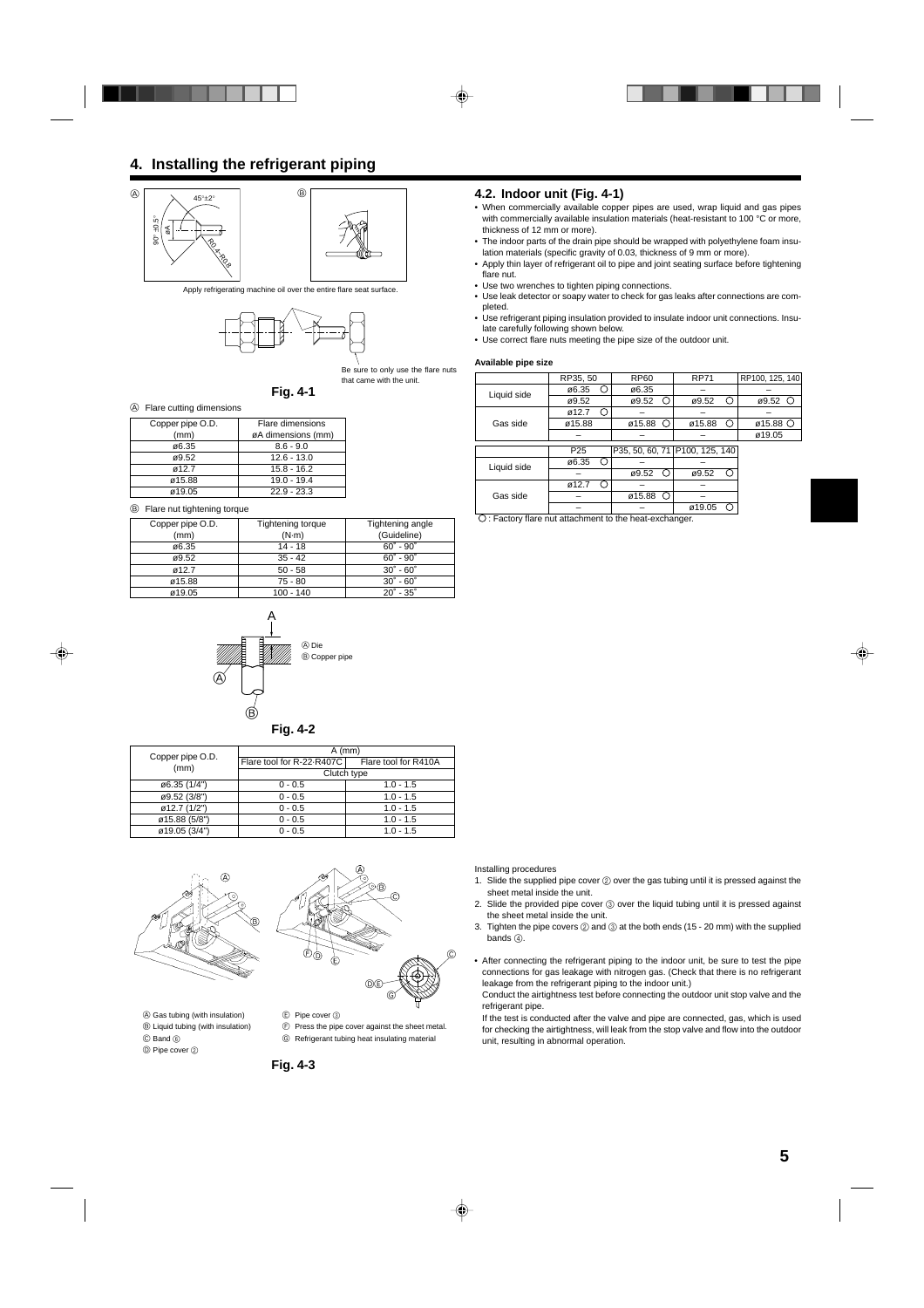## **5. Drainage piping work**



 $<sup>①</sup>$  Band  $<sup>③</sup>$ </sup></sup> C Unit (Drain hole) D Matching E Drain hose 5

 $\overline{\oplus}$  Drain tubing cover  $\overline{\odot}$ 

**Fig. 5-1**

 $<sup>①</sup>$  Independent piece</sup>  $\circledR$  On site drain pipe (VP25) J Insertion margin: 25 mm K Inspection hole

## **6. Electrical work**



- A Terminal block cover  $\overset{\sim}{\mathbf{\Theta}}$  Set screws
- C Wiring clamp
- $\circledcirc$  Pull
- E Terminal block for indoor and outdoor

**M** 

- units connection
- $\odot$  Terminal block for remote controller G Grounding cable connector
- $\overline{\Theta}$  T.B.box
	- $\overline{\mathbb{O}}$  Wire service entrance

#### Installing procedures

- 1. Remove the independent piece (2 screws) of the indoor unit.
- 2. Attach the band  $(6)$  supplied with the unit to the drain hose  $(6)$ .
- 3. Connect the drain hose  $(5)$  to the drain hole of the unit.
- 4. Connect the field drain tubing (VP 25/O.D. ø32 PVC TUBE) to the drain hose  $\circledS$ .
- 5. Tighten the band  $@$  in 2 places.
- 6. Wrap the drain tubing cover  $\oslash$  supplied with the unit.
- 7. Install the independent piece.
- 8. Check for correct drainage.
- ∗ Fill the drain pan with water of about 1 L from the tubing sensor access port.
- ∗ After checking for correct drainage, replace the tubing sensor access port cover.

#### **6.1. Electric wiring (Fig. 6-1)**

- Wiring procedures
- 1. Insert all electrical wires into the unit.
- 2. Remove the terminal block cover (1 screw).
- 3. Connect the electric wires securely to the corresponding terminals.
- 4. Replace the terminal block cover.
- 5. Tie the electric wires with the local wiring clamp located in the right side of the junction box.

**6.1.1. Indoor unit power supplied from outdoor unit**

The following connection patterns are available.

The outdoor unit power supply patterns vary on models.

#### **<For models without heater>**





#### **<For models with heater>**



A Outdoor unit power supply

- $\circledR$  Earth leakage breaker C Wiring circuit breaker or isolating switch
- D Outdoor unit
- E Indoor unit/outdoor unit connecting cords
- F Remote controller
- G Indoor unit
- $\oplus$  Heater power supply

\* Affix a label A that is included with the manuals near each wiring diagram for the indoor and outdoor units.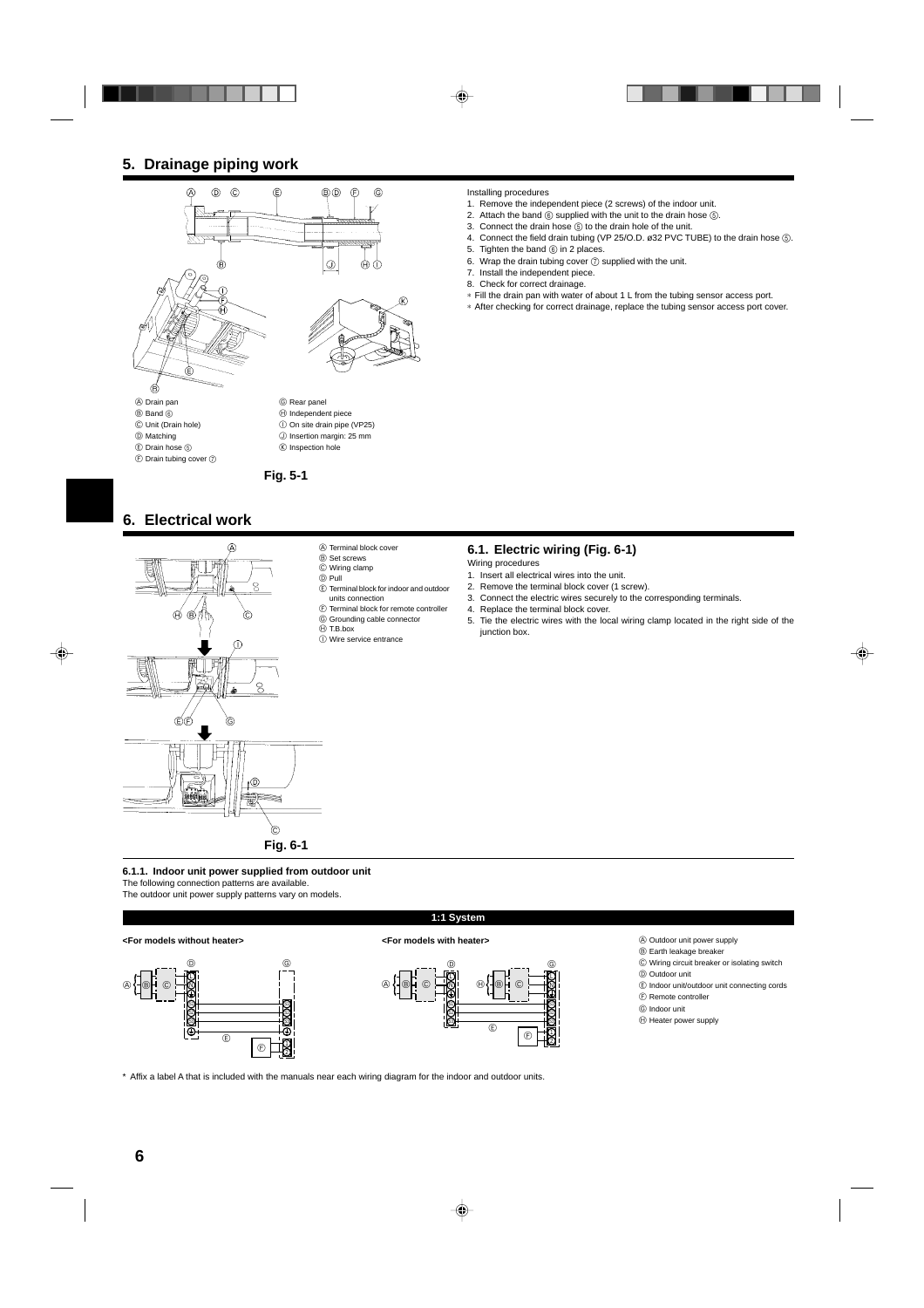## **6. Electrical work**

### **Simultaneous twin/triple/four system**

#### **<For models without heater> <For models with heater>**



A Outdoor unit power supply

- $\overset{\circ}{\mathbb{B}}$  Earth leakage breaker
- C Wiring circuit breaker or isolating switch D Outdoor unit
- 
- E Indoor unit/outdoor unit connecting cords
- F Remote controller G Indoor unit
- $<sup>①</sup>$  Heater power supply</sup>

\* Affix a label A that is included with the manuals near each wiring diagram for the indoor and outdoor units.

| Indoor unit model                                                  |                                         |         | <b>PCA</b>                 |
|--------------------------------------------------------------------|-----------------------------------------|---------|----------------------------|
|                                                                    | Indoor unit power supply (Heater)       |         |                            |
|                                                                    | Indoor unit input capacity (Heater)     | $*4$    |                            |
|                                                                    | Main switch (Breaker)                   |         |                            |
| size                                                               | Indoor unit power supply (Heater)       |         |                            |
|                                                                    | Indoor unit power supply (Heater) earth |         |                            |
|                                                                    | Indoor unit-Outdoor unit                | $*$     | $3 \times 1.5$ (polar)     |
| Wiring<br>Wire No. × si<br>(mm²)<br>Indoor unit-Outdoor unit earth |                                         | $*$     | $1 \times$ Min. 1.5        |
|                                                                    | Remote controller-Indoor unit           | *3      | $2 \times 0.3$ (Non-polar) |
|                                                                    | Indoor unit (Heater) L-N                | $*_{4}$ |                            |
| rating                                                             | Indoor unit-Outdoor unit S1-S2          | $*_{4}$ | AC 230 V                   |
| Circuit                                                            | Indoor unit-Outdoor unit S2-S3          | $*_{4}$ | <b>DC24 V</b>              |
|                                                                    | Remote controller-Indoor unit           | $*_{4}$ | <b>DC12 V</b>              |

\*1. A breaker with at least 3 mm contact separation in each pole shall be provided. Use non-fuse breaker (NF) or earth leakage breaker (NV). \*2. <For 25-140 outdoor unit application>

Max. 45 m

If  $2.5$  mm<sup>2</sup> used, Max.  $50$  m

If 2.5 mm<sup>2</sup> used and S3 separated, Max. 80 m

For PUHZ-RP100/125/140 YHA application, use shield wires. The shield part must be grounded with the indoor unit OR the outdoor unit, NOT with both. <For 200/250 outdoor unit application>

Max. 18 m

If  $2.5$  mm<sup>2</sup> used, Max,  $30$  m

If 4 mm<sup>2</sup> used and S3 separated, Max. 50 m

If 6 mm2 used and S3 separated, Max. 80 m

\*3. The 10 m wire is attached in the remote controller accessory. Max. 500 m \*4. The figures are NOT always against the ground.

S3 terminal has DC 24 V against S2 terminal. However between S3 and S1, these terminals are not electrically insulataed by the transformer or other device.

**Notes: 1. Wiring size must comply with the applicable local and national code.**

**2. Power supply cords and indoor unit/outdoor unit connecting cords shall not be lighter than polychloroprene sheathed flexible cord. (Design 245 IEC 57) 3. Install an earth longer than other cables.**

**1:1 System**

#### **6.1.2. Separate indoor unit/outdoor unit power supplies (For PUHZ application only)**

The following connection patterns are available.

The outdoor unit power supply patterns vary on models.

#### **<For models without heater>**

The optional wiring replacement kit is required.



- A Outdoor unit power supply B Earth leakage breaker
- C Wiring circuit breaker or isolating switch
- D Outdoor unit
- E Indoor unit/outdoor unit connecting cords
- $\textcircled{F}$  Remote controller
- G Indoor unit
- $\oplus$  Option

J Indoor unit power supply

\* Affix a label B that is included with the manuals near each wiring diagram for the indoor and outdoor units.

#### **Simultaneous twin/triple/four system**

#### **<For models without heater>**

The optional wiring replacement kits are required.



- A Outdoor unit power supply
- B Earth leakage breaker
- C Wiring circuit breaker or isolating switch
- D Outdoor unit
- E Indoor unit/outdoor unit connecting cords F Remote controller
- G Indoor unit
- H Option
- J Indoor unit power supply

\* Affix a label B that is included with the manuals near each wiring diagram for the indoor and outdoor units.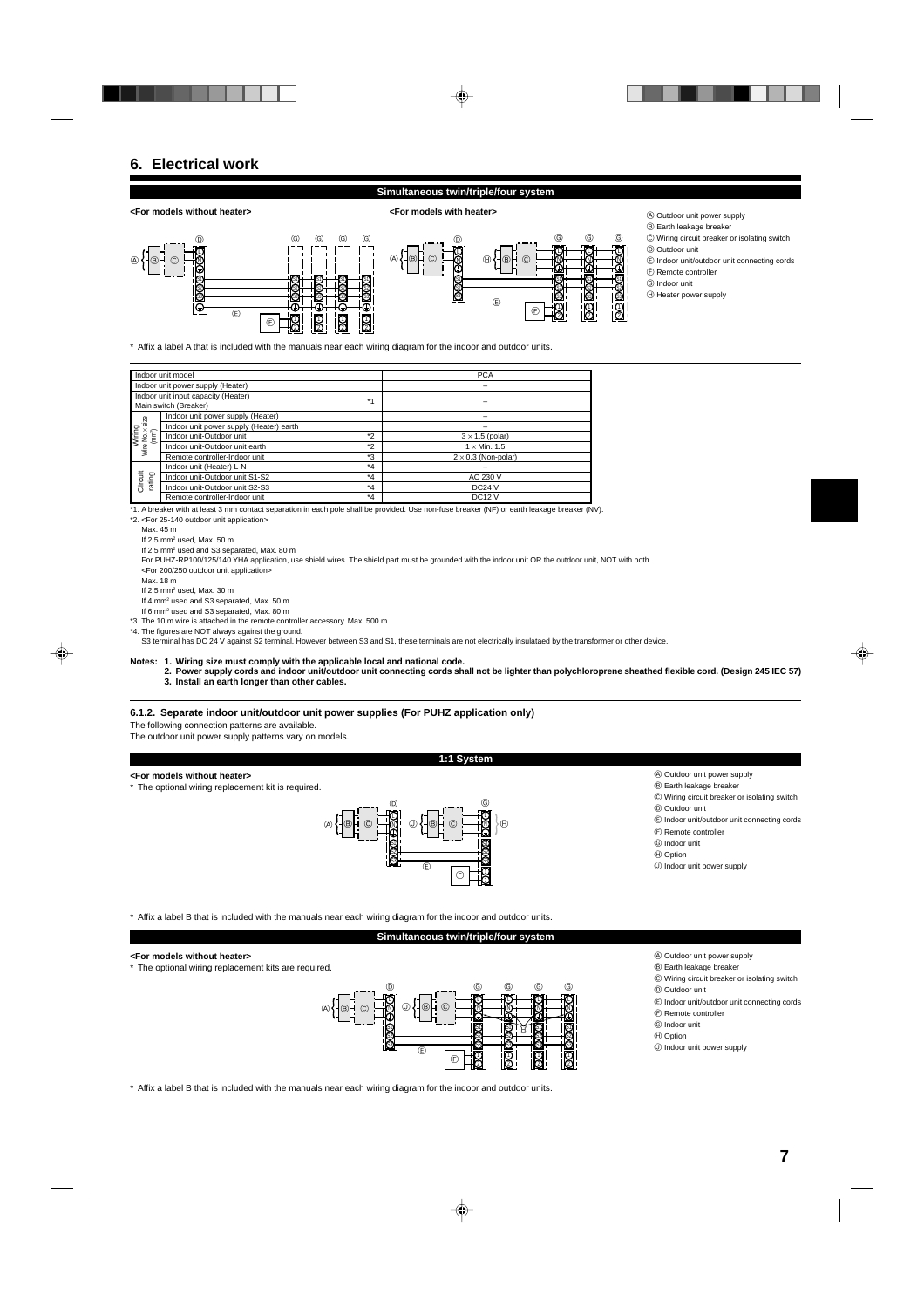## **6. Electrical work**

If the indoor and outdoor units have separate power supplies, refer to the table at the below. If the optional wiring replacement kit is used, change the indoor unit electrical box wiring refering to the figure in the right and the DIP switch settings of the outdoor unit control board.

|                                                                                                           | Indoor unit specifications   |  |  |
|-----------------------------------------------------------------------------------------------------------|------------------------------|--|--|
| Indoor power supply terminal kit (option)                                                                 | Required                     |  |  |
| Indoor unit electrical box connector con-<br>nection change                                               | Required                     |  |  |
| Label affixed near each wiring diagram<br>for the indoor and outdoor units                                | Required                     |  |  |
| Outdoor unit DIP switch settings (when<br>using separate indoor unit/outdoor unit<br>power supplies only) | 3<br>OΝ<br>OFF<br>(SW8)<br>2 |  |  |

\* There are three types of labels (labels A, B, and C). Affix the appropriate labels to the units according to the wiring method.



Separate indoor unit/outdoor unit power supplies

|                                                 | Indoor unit model              |         | <b>PCA</b>                  |  |
|-------------------------------------------------|--------------------------------|---------|-----------------------------|--|
|                                                 | Indoor unit power supply       |         | $-N$ (single), 50 Hz, 230 V |  |
| Indoor unit input capacity<br>$*4$              |                                |         | 16 A                        |  |
|                                                 | Main switch (Breaker)          |         |                             |  |
|                                                 | Indoor unit power supply       |         | $2 \times$ Min. 1.5         |  |
|                                                 | Indoor unit power supply earth |         | $1 \times$ Min. 1.5         |  |
|                                                 | Indoor unit-Outdoor unit       | $*_{2}$ | $2 \times$ Min. 0.3         |  |
| Wiring<br>Wire No. x size<br>(mm <sup>2</sup> ) | Indoor unit-Outdoor unit earth |         |                             |  |
|                                                 | Remote controller-Indoor unit  | $*_{3}$ | $2 \times 0.3$ (Non-polar)  |  |
|                                                 | Indoor unit L-N                | $*_{4}$ | AC 230 V                    |  |
|                                                 | Indoor unit-Outdoor unit S1-S2 | $*_{4}$ |                             |  |
| Circuit<br>rating                               | Indoor unit-Outdoor unit S2-S3 | $*_{4}$ | DC24V                       |  |
|                                                 | Remote controller-Indoor unit  | $*_{4}$ | DC <sub>12</sub> V          |  |
|                                                 |                                | .       | $\cdots$<br>.               |  |

\*1. A breaker with at least 3 mm contact separation in each pole shall be provided. Use non-fuse breaker (NF) or earth leakage breaker (NV). \*2. Max. 120 m

For PUHZ-RP100/125/140 YHA application, use shield wires. The shield part must be grounded with the indoor unit OR the outdoor unit, NOT with both.

\*3. The 10 m wire is attached in the remote controller accessory. Max. 500 m

\*4. The figures are NOT always against the ground.

#### **Notes: 1. Wiring size must comply with the applicable local and national code.**

**2. Power supply cords and indoor unit/outdoor unit connecting cords shall not be lighter than polychloroprene sheathed flexible cord. (Design 245 IEC 57) 3. Install an earth longer than other cables.**

(mm)



A Remote controller profile  $(B)$  Required clearances surrounding the

C Installation pitch

## **6.2. Remote controller (Fig. 6-2) For wired remote controller**

#### **1) Installing procedures**

- (1) Select an installing position for the remote controller.
- The temperature sensors are located on both remote controller and indoor unit. **Procure the following parts locally:** 
	- Two piece switch box Thin copper conduit tube Lock nuts and bushings

**Fig. 6-2**

 $\circledR$ (2)

(3)



**Fig. 6-3**









- F Bushing G Switch box
- 
- $\oplus$  Remote controller cord  $\circledR$  Seal with putty
- 
- J Wood screw
- (2) Seal the service entrance for the remote controller cord with putty to prevent possible invasion of dew drops, water, cockroaches or worms. (Fig.6-3)
- A For installation in the switch box:
- B For direct installation on the wall select one of the following:
- Prepare a hole through the wall to pass the remote controller cord (in order to run the remote controller cord from the back), then seal the hole with putty.
- Run the remote controller cord through the cut-out upper case, then seal the cutout notch with putty similarly as above.
- **B-1. To lead the remote controller cord from the back of the controller:**
- **B-2. To run the remote controller cord through the upper portion:**

 $(3)$  For direct installation on the wall (Fig.6-4)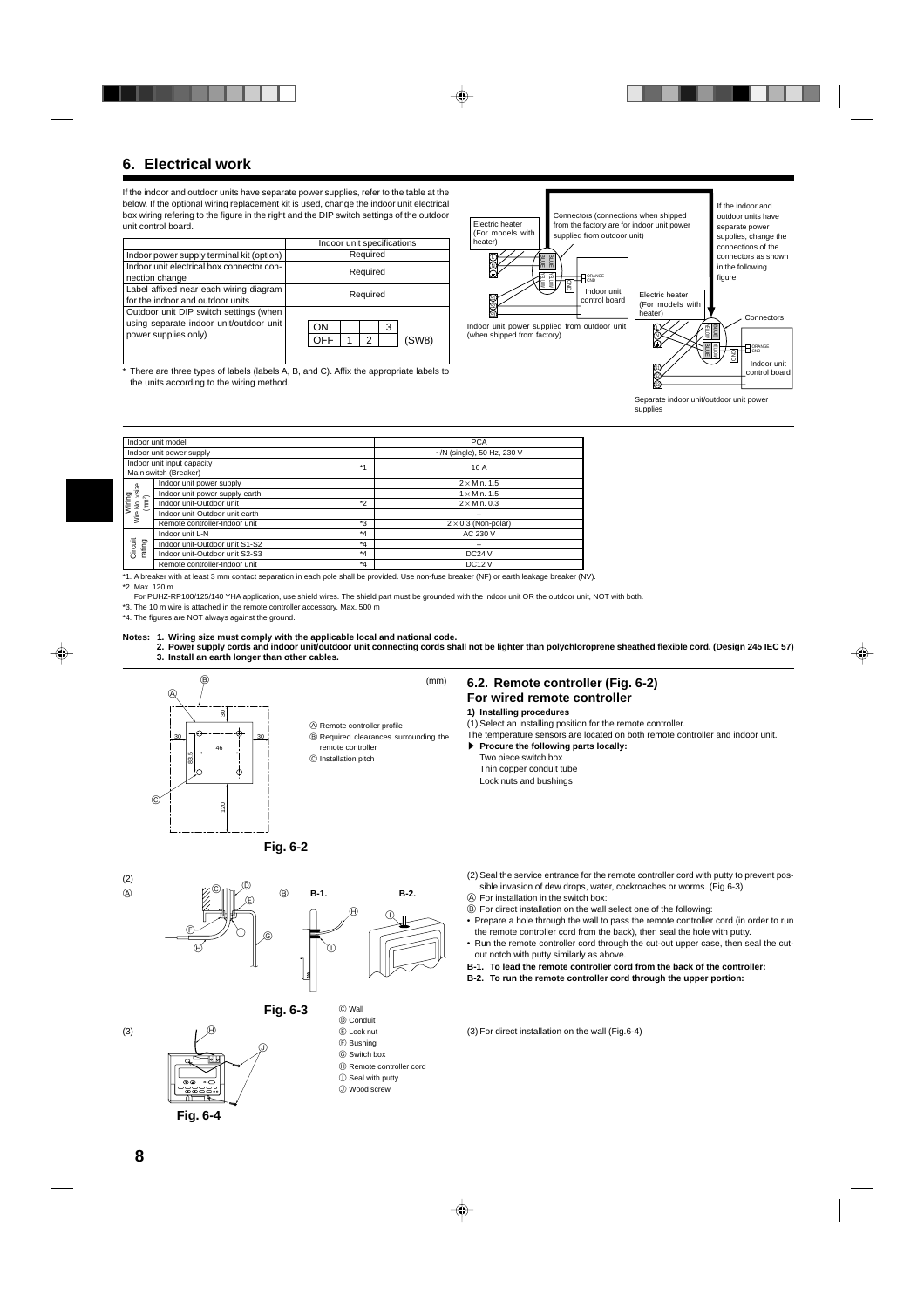## **6. Electrical work**



**Fig. 6-6**

#### **2) Connecting procedures (Fig.6-5)**

Connect the remote controller cord to the terminal block.

#### **3) Two remote controller setting**

If two remote controllers are connected, set one to "Main" and the other to "Sub". For setting procedures, refer to "Function selection of remote controller" in the operation manual for the indoor unit.

## **6.3. Function settings**

**6.3.1. Function setting on the unit (Fig. 6-6)**

Changing the power voltage setting

• Be sure to change the power voltage setting depending on the voltage used.

- 1 Go to the function setting mode.
	- Switch OFF the remote controller.
		- Press the  $\overline{\circ}$  and  $\overline{\circ}$  buttons simultaneously and hold them for at least 2 seconds. FUNCTION will start to flash.
- $(2)$  Use the  $\odot$  button to set the refrigerant address ( $\mathbb{I}$ ) to 00.
- $\overline{\textcircled{\tiny{3}}}$  Press  $\overline{\textcircled{\tiny{2}}}$  and [--] will start to flash in the unit number  $(\overline{\text{IV}})$  display.
- $4$  Use the  $\odot$  button to set the unit number ( $\text{IV}$ ) to 00.
- 5 Press the E MODE button to designate the refrigerant address/unit number. [--] will flash in the mode number  $(1)$  display momentarily.
- $6$  Press the  $6$  buttons to set the mode number (1) to 04.
- $\circled{7}$  Press the  $\circled{6}$  button and the current set setting number ( $\mathbb I$ ) will flash. Use the  $\mathfrak G$  button to switch the setting number in response to the power supply voltage to be used.
	- Power supply voltage
		- 240 V : setting number = 1
		- 220 V, 230 V : setting number = 2
- $\circledR$  Press the MODE button  $\circledR$  and mode and the setting number (I) and (II) will change to being on constantly and the contents of the setting can be confirmed.
- **9 Press the FILTER A and TEST RUN B buttons simultaneously for at least two** seconds. The function selection screen will disappear momentarily and the air conditioner OFF display will appear.

## **Function table**

| Select unit number 00                                                                                    |                                                                 |          |                |                 |         |
|----------------------------------------------------------------------------------------------------------|-----------------------------------------------------------------|----------|----------------|-----------------|---------|
| Mode                                                                                                     | Settings                                                        | Mode no. | Setting no.    | Initial setting | setting |
| Power failure automatic recovery                                                                         | Not available                                                   | 01       |                | *2              |         |
|                                                                                                          | $*1$<br>Available                                               |          |                | $*_{2}$         |         |
| Indoor temperature detecting                                                                             | Indoor unit operating average                                   |          |                | O               |         |
|                                                                                                          | Set by indoor unit's remote controller                          | 02       | 2              |                 |         |
|                                                                                                          | Remote controller's internal sensor                             |          | 3              |                 |         |
| <b>LOSSNAY</b> connectivity                                                                              | Not Supported                                                   |          |                | $\bigcirc$      |         |
|                                                                                                          | Supported (indoor unit is not equipped with outdoor-air intake) | 03       | 2              |                 |         |
|                                                                                                          | Supported (indoor unit is equipped with outdoor-air intake)     |          | 3              |                 |         |
| Power voltage                                                                                            | 240 V                                                           | 04       |                |                 |         |
|                                                                                                          | 220 V, 230 V                                                    |          |                | ∩               |         |
| Select unit numbers 01 to 03 or all units (AL [wired remote controller]/07 [wireless remote controller]) |                                                                 |          |                |                 |         |
| Mode                                                                                                     | Settings                                                        | Mode no. | Setting no.    | Initial setting | setting |
| Filter sign                                                                                              | 100Hr                                                           |          |                | ◯               |         |
|                                                                                                          | 2500Hr                                                          | 07       | $\mathfrak{p}$ |                 |         |
|                                                                                                          | No filter sign indicator                                        |          | 3              |                 |         |

\*1 When the power supply returns, the air conditioner will start 3 minutes later. \*2 Power failure automatic recovery initial setting depends on the connecting outdoor unit.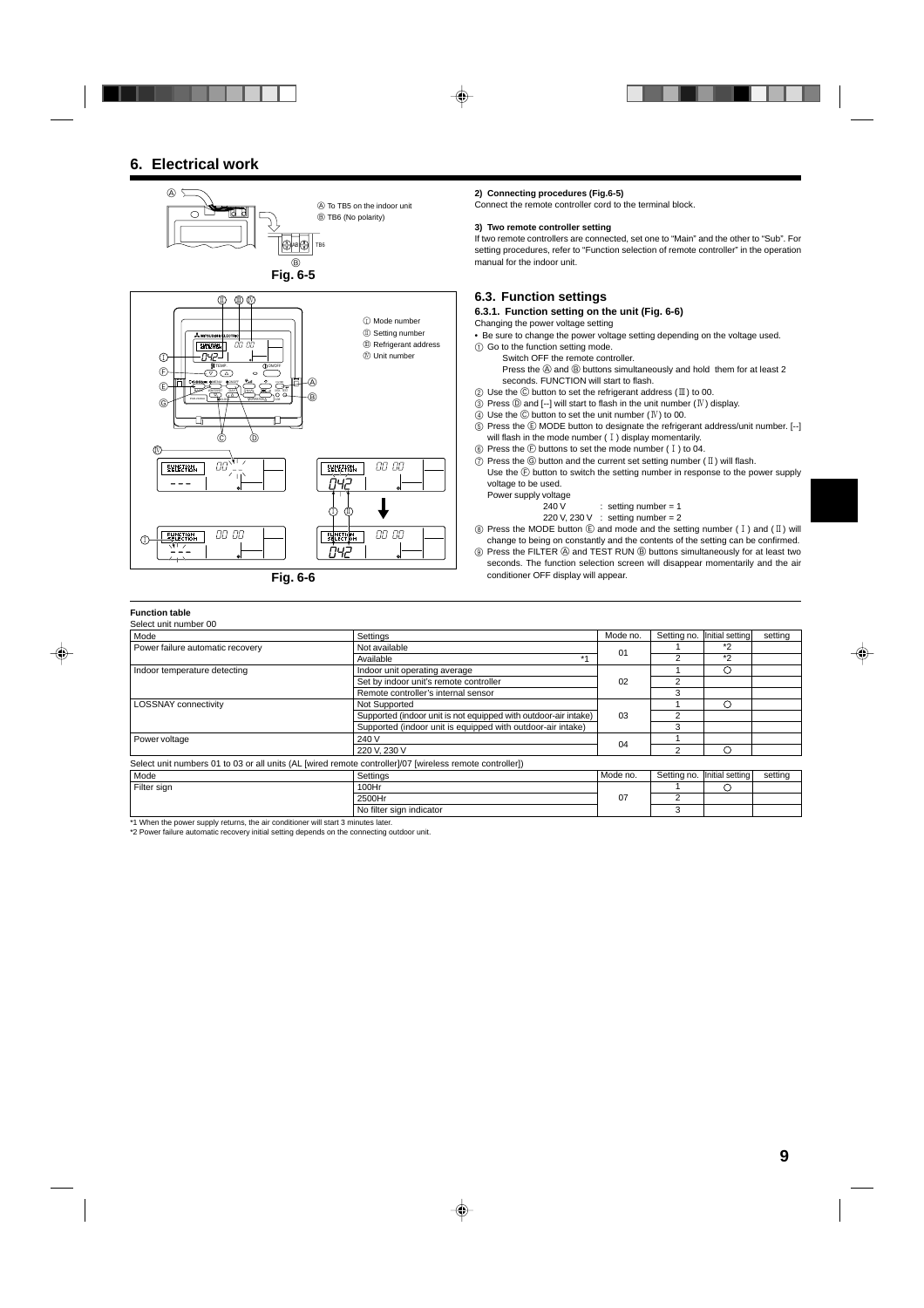## **7. Test run**

### **7.1. Before test run**

- s **After completing installation and the wiring and piping of the indoor and outdoor units, check for refrigerant leakage, looseness in the power supply or control wiring, wrong polarity, and no disconnection of one phase in the supply.**
- s **Use a 500-volt megohmmeter to check that the resistance between the power supply terminals and ground is at least 1.0 M**Ω**.**



- A ON/OFF button
- B Test run display
- C Indoor temperature liquid line tem-
- perature display
- D ON/OFF lamp
- E Power display
- $\circledR$  Error code display
- Test run remaining time display
- G Set temperature button
- H Mode selection button
- I Fan speed button
- M TEST button
- ▶ Do not carry out this test on the control wiring (low voltage circuit) termi**nals.**
- **Warning:**

**Do not use the air conditioner if the insulation resistance is less than 1.0 M**Ω**. Insulation resistance**

## **7.2. Test run**

- The following 2 methods are available.
- **7.2.1. Using wired remote controller (Fig. 7-1)**
- 1 Turn on the power at least 12 hours before the test run.
- $\overline{2}$  Press the ITESTI button twice.  $\Rightarrow$  "TEST RUN" liquid crystal display
- 3 Press the [Mode selection] button. ➡ Make sure that wind is blown out.
- 4 Press the [Mode selection] button and switch to the cooling (or heating) mode. ➡ Make sure that cold (or warm) wind is blown out.
- 5 Press the [Fan speed] button. ➡ Make sure that the wind speed is switched.
- 6 Check operation of the outdoor unit fan.
- $\overline{O}$  Release test run by pressing the [ON/OFF] button.  $\rightarrow$  Stop
- 8 Register a telephone number.
- The telephone number of the repair shop, sales office, etc., to contact if an error occurs can be registered in the remote controller. The telephone number will be displayed when an error occurs. For registration procedures, refer to the operation manual for the indoor unit.

#### **7.2.2. Using SW4 in outdoor unit**

Refer to the outdoor unit installation manual.

## **7.3. Self-check (Fig. 7-2)**

- (1) Turn on the power.
- 2 Press the [CHECK] button twice.
- $\overline{\textcircled{\tiny{3}}}$  Set refrigerant address with [TEMP.] button if system control is used.
- 4 Press the [ON/OFF] button to stop the self-check.

PAR-21MAA ON/OFF CHECK OPERATION CLEAR TEMP. MENU BACK MONITORSET DAY ERROR CODE  $\widehat{C}$ A

E D

 $^\circledR$ 



**Fig. 7-2**

| [Output pattern A] Errors detected by indoor unit                             |                                                       |        |  |
|-------------------------------------------------------------------------------|-------------------------------------------------------|--------|--|
| Check code<br>Symptom                                                         |                                                       | Remark |  |
| P <sub>1</sub>                                                                | Intake sensor error                                   |        |  |
| P <sub>2</sub> , P <sub>9</sub><br>Pipe (Liquid or 2-phase pipe) sensor error |                                                       |        |  |
| E6, E7                                                                        | Indoor/outdoor unit communication error               |        |  |
| P <sub>4</sub>                                                                | Drain sensor error                                    |        |  |
| P <sub>5</sub>                                                                | Drain pump error                                      |        |  |
| P <sub>6</sub>                                                                | Freezing/Overheating safeguard operation              |        |  |
| EE                                                                            | Communication error between indoor and outdoor units  |        |  |
| P <sub>8</sub>                                                                | Pipe temperature error                                |        |  |
| E <sub>4</sub>                                                                | Remote controller signal receiving error              |        |  |
| -                                                                             |                                                       |        |  |
|                                                                               |                                                       |        |  |
| Fb                                                                            | Indoor unit control system error (memory error, etc.) |        |  |
|                                                                               | No corresponding                                      |        |  |

- 
- A CHECK button
- B Refrigerant address
- C TEMP. button
- D IC: Indoor unit
- OC: Outdoor unit
- E Check code F Unit address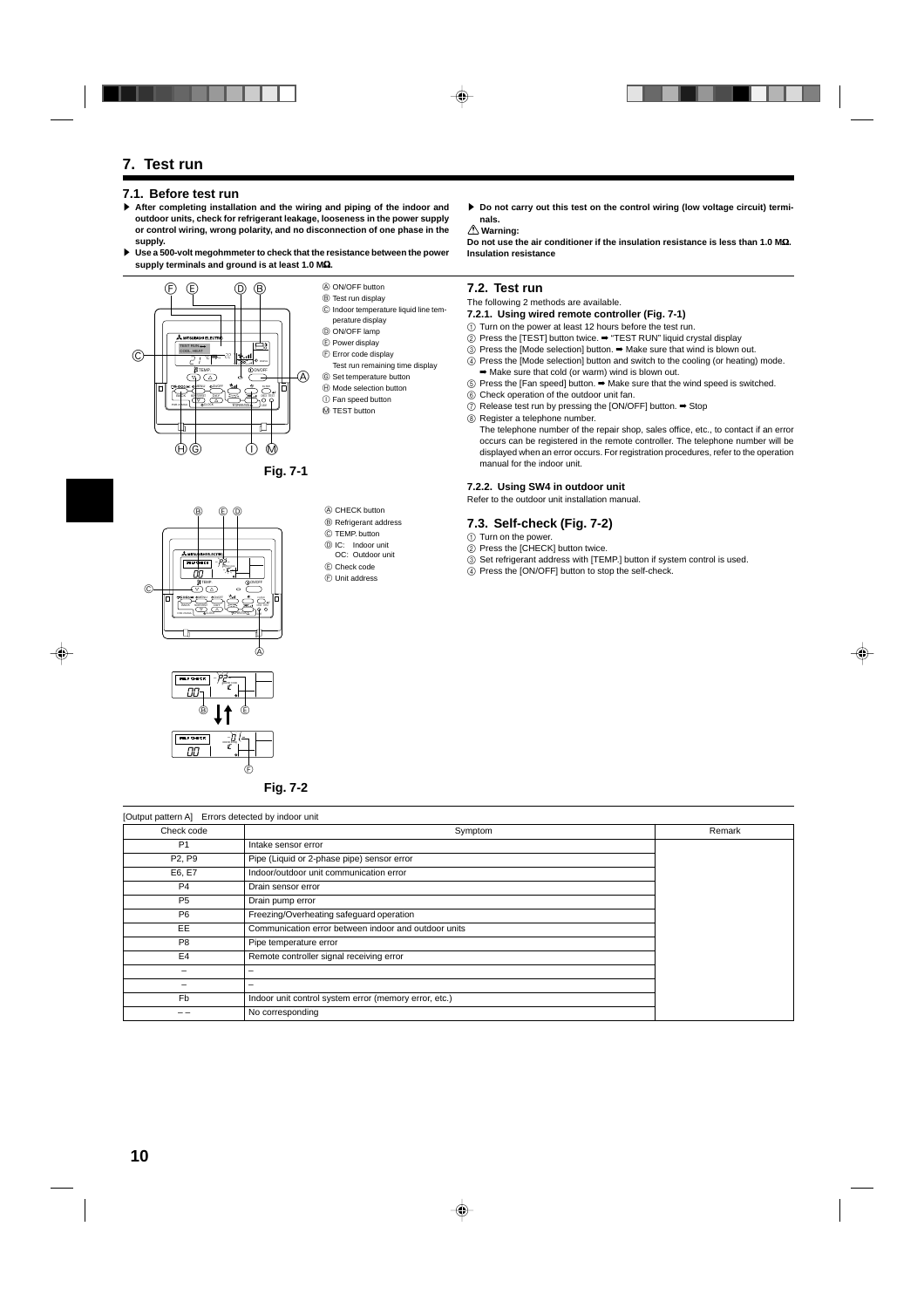## **7. Test run**

|                | [Output pattern B] Errors detected by unit other than indoor unit (outdoor unit, etc.)                                      |                                    |
|----------------|-----------------------------------------------------------------------------------------------------------------------------|------------------------------------|
| Check code     | Symptom                                                                                                                     | Remark                             |
| E9             | Indoor/outdoor unit communication error (Transmitting error) (Outdoor unit)                                                 |                                    |
| UP             | Compressor overcurrent interruption                                                                                         |                                    |
| U3, U4         | Open/short of outdoor unit thermistors                                                                                      |                                    |
| UF             | Compressor overcurrent interruption (When compressor locked)                                                                |                                    |
| U <sub>2</sub> | Abnormal high discharging temperature/49C worked/insufficient refrigerant                                                   |                                    |
| <b>U1, Ud</b>  | Abnormal high pressure (63H worked)/Overheating safeguard operation                                                         |                                    |
| U <sub>5</sub> | Abnormal temperature of heat sink                                                                                           | For details, check the LED display |
| U8             | Outdoor unit fan safeguard stop                                                                                             | of the outdoor controller board.   |
| U6             | Compressor overcurrent interruption/Abnormal of power module                                                                |                                    |
| U7             | Abnormality of super heat due to low discharge temperature                                                                  |                                    |
| <b>U9, UH</b>  | Abnormality such as overvoltage or voltage shortage and abnormal synchronous<br>signal to main circuit/Current sensor error |                                    |
|                |                                                                                                                             |                                    |
|                |                                                                                                                             |                                    |
| <b>Others</b>  | Other errors (Refer to the technical manual for the outdoor unit.)                                                          |                                    |

• On wired remote controller

Check code displayed in the LCD.

• If the unit cannot be operated properly after the above test run has been performed, refer to the following table to remove the cause.

| Symptom                                                                                                          |                                                               | Cause                                                                                               |                                                                                                                                                                           |
|------------------------------------------------------------------------------------------------------------------|---------------------------------------------------------------|-----------------------------------------------------------------------------------------------------|---------------------------------------------------------------------------------------------------------------------------------------------------------------------------|
| Wired remote controller                                                                                          |                                                               | LED 1, 2 (PCB in outdoor unit)                                                                      |                                                                                                                                                                           |
| <b>PLEASE WAIT</b>                                                                                               | For about 2<br>minutes following<br>power-on                  | After LED 1, 2 are lighted, LED 2 is turned off,<br>then only LED 1 is lighted. (Correct operation) | . For about 2 minutes following power-on, operation of the<br>remote controller is not possible due to system start-up. (Cor-<br>rect operation)                          |
| PLEASE WAIT $\rightarrow$ Error code                                                                             | After about 2<br>minutes has<br>expired following<br>power-on | Only LED 1 is lighted. $\rightarrow$ LED 1, 2 blink.                                                | . Connector for the outdoor unit's protection device is not con-<br>nected.<br>• Reverse or open phase wiring for the outdoor unit's power<br>terminal block (L1, L2, L3) |
| Display messages do not appear even<br>when operation switch is turned ON<br>(operation lamp does not light up). |                                                               | Only LED 1 is lighted. $\rightarrow$ LED 1 blinks twice,<br>LED 2 blinks once.                      | • Incorrect wiring between indoor and outdoor units (incorrect<br>polarity of S1, S2, S3)<br>• Remote controller wire short                                               |

#### **Note:**

**Operation is not possible for about 30 seconds after cancellation of function selection. (Correct operation)**

For description of each LED (LED1, 2, 3) provided on the indoor controller, refer to the following table.

| LED 1 (power for microcomputer)                        | Indicates whether control power is supplied. Make sure that this LED is always lit.                                                                                                 |
|--------------------------------------------------------|-------------------------------------------------------------------------------------------------------------------------------------------------------------------------------------|
| LED 2 (power for remote controller)                    | Indicates whether power is supplied to the remote controller. This LED lights only in the case of the<br>indoor unit which is connected to the outdoor unit refrigerant address "0" |
| LED 3 (communication between indoor and outdoor units) | Indicates state of communication between the indoor and outdoor units. Make sure that this LED is<br>always blinking.                                                               |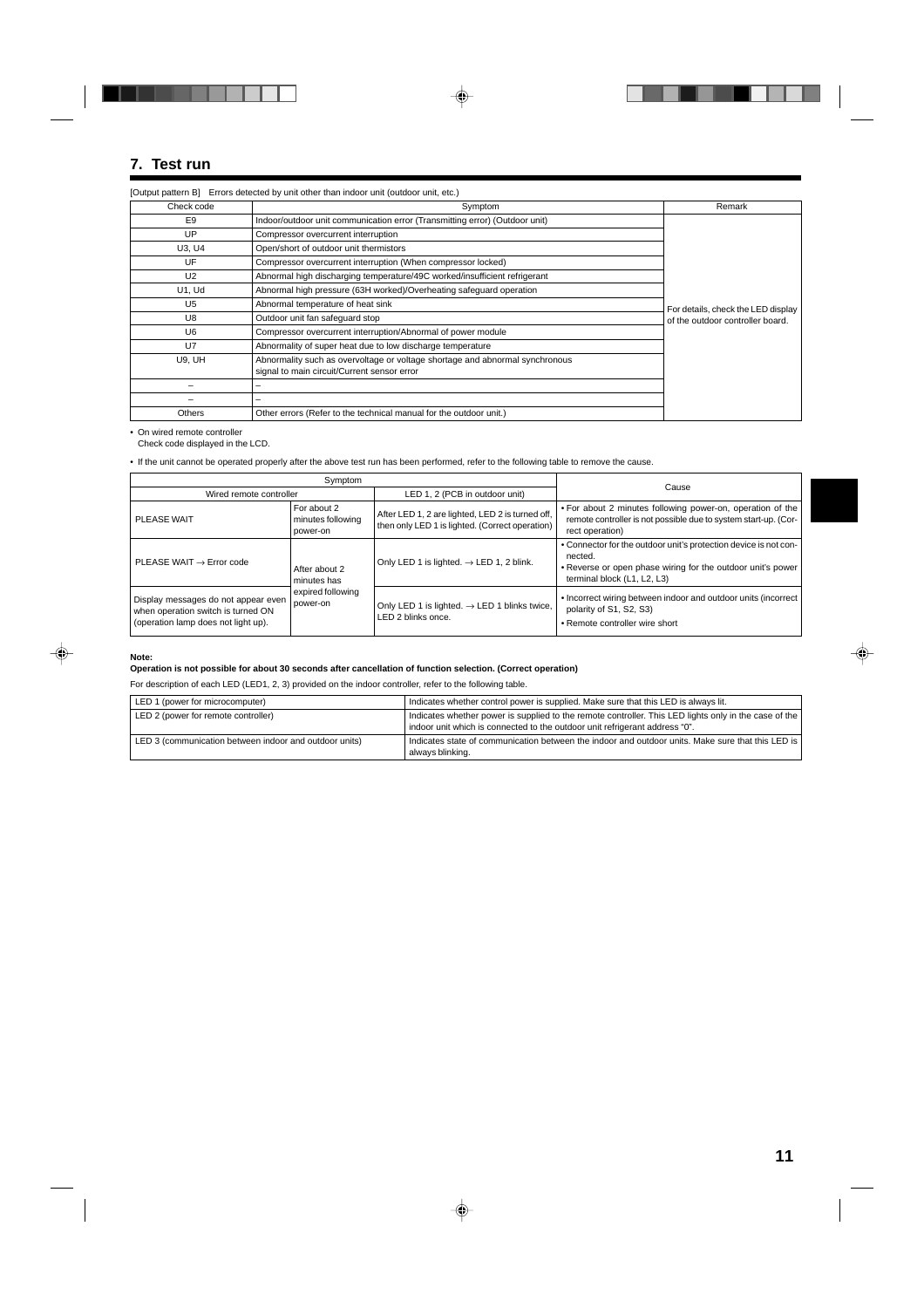## **8. Easy maintenance function**

#### **Display example (Comp discharge temperature 64°C)**



By using the maintenance mode, you can display many types of maintenance data on the remote controller such as the heat exchanger temperature and compressor current consumption for the indoor and outdoor units.

This function can be used whether the air conditioner is operating or not.

During air conditioner operation, data can be checked during either normal operation or maintenance mode stable operation.

This function cannot be used during the test run.

The availability of this function depends on the connecting outdoor unit. Refer to the brochures.